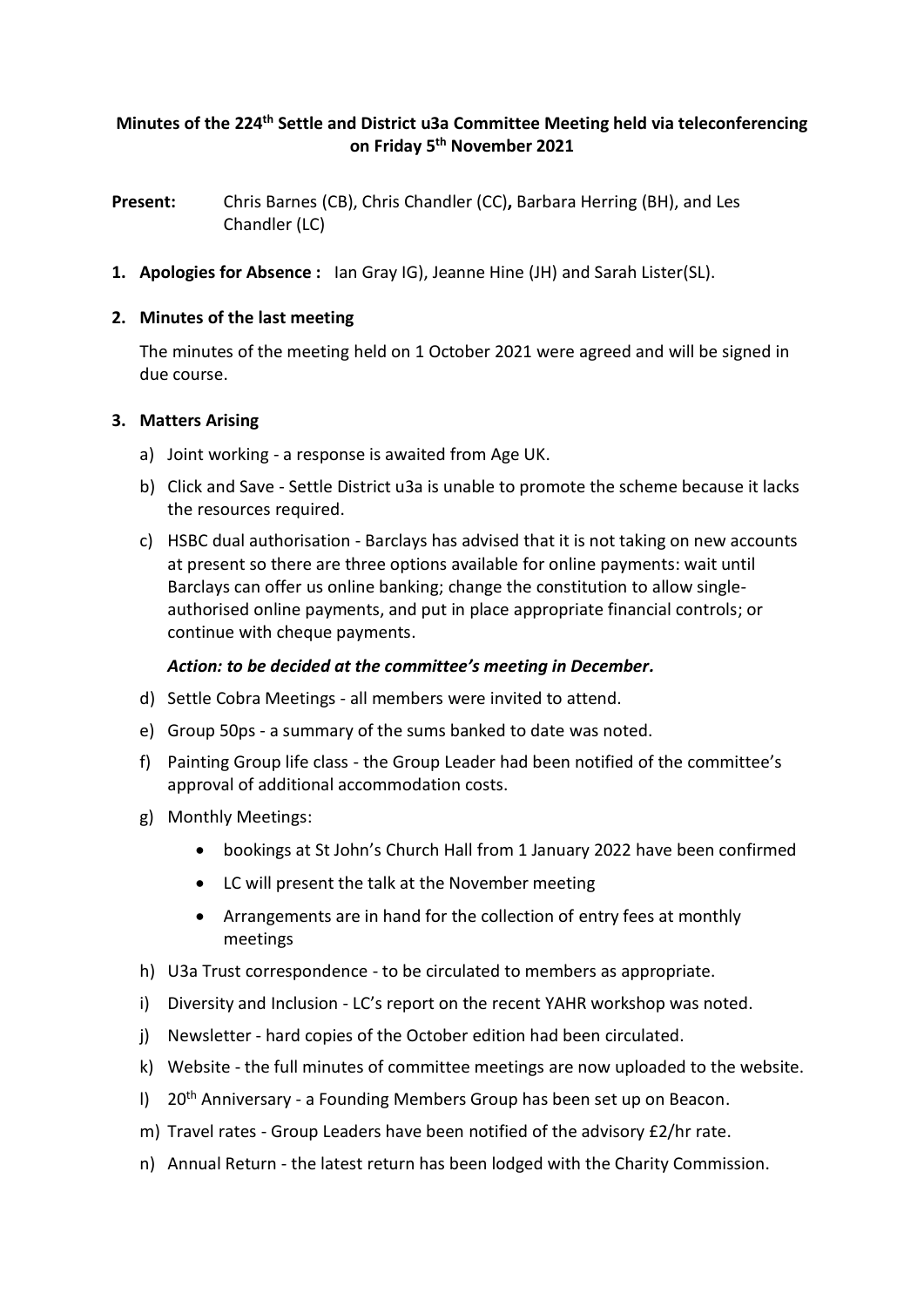## **4. Reports**

- a) Chair
	- Nothing to report.
- b) Secretary
	- Nothing to report.
- c) Treasurer
	- The bank reconciliation was noted. The balances to date are:

| <b>HSBC</b>       | £8,982.06 |
|-------------------|-----------|
| <b>Skipton BS</b> | £5,782.66 |

• Many more invoices are being received for accommodation now that groups are meeting at more venues, and there is a risk that charges may be made for accommodation that has not been booked or used.

## *Action: BH to liaise with JH to agree a procedure for checking that groups' accommodation costs are correctly charged.*

- d) Group Co-ordinator
	- Group Leaders have been reminded to collect the 50ps for their groups.
	- Group information on Beacon and the website has been updated.
- e) Membership Secretary
	- The current membership is 384 including 57 new members from 1 April 2021. This is 53 less than at the end of the previous year.
- f) National u3a
	- Nothing to report.
- g) YAHR
	- A Special General Meeting has been called to propose the adoption of a new banking policy and model constitution to facilitate online payments.

# *Action: LC to attend the YAHR SGM, if IG is unable to, and vote in favour of the proposed banking policy and constitution.*

- h) WestNet
	- The next meeting of WestNet u3as has been scheduled for 25 November at 10.30 am at Keelham Farm Shop in Skipton.

# *Action: LC to attend the next WestNet meeting if IG is unable to.*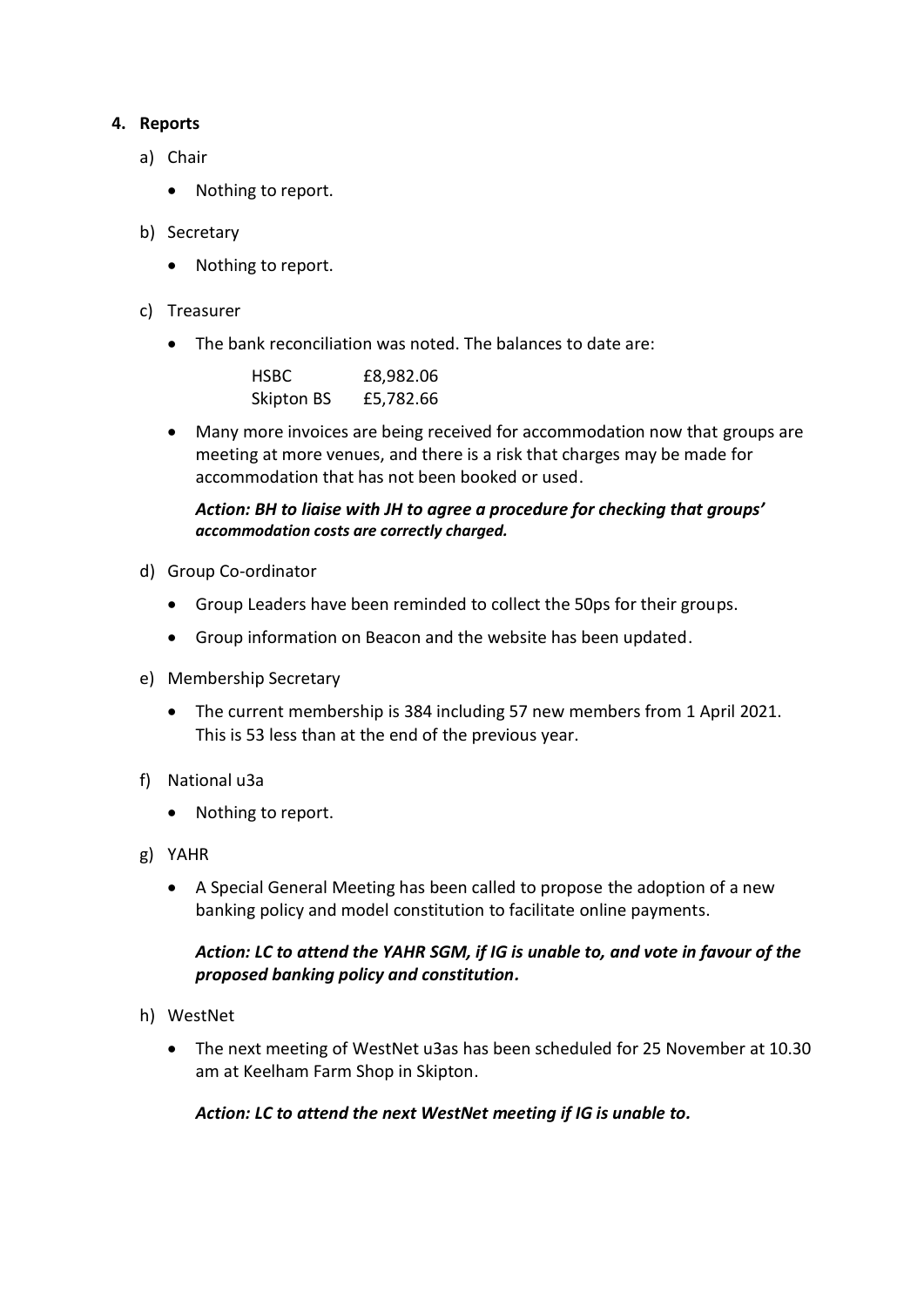### **5. Newsletter**

The November 2021 Newsletter was approved and SL was thanked for her efforts in producing it. It is encouraging that more groups are contributing to the Newsletter.

## **6. Monthly Meeting**

The PAT Testing of equipment will be completed, free of charge, in time for this month's hybrid (virtual and live) meeting. With hybrid meetings being the norm for the foreseeable future the u3a needs to consider purchasing its own camera and microphone.

# *Action: CB to research suitable camera and microphone equipment and, with LC, make the necessary arrangements for the November monthly meeting.*

If the booking at St John's Church Hall allows it seems appropriate to return to the café style room layout of pre-pandemic meetings.

# *Action: LC to check with JH whether the St John's Hall booking allows for a café style room layout.*

## **7. Publicity**

It has been suggested that monthly meetings should be advertised via posters throughout the district.

# *Action: A decision on whether to produce posters for monthly meetings to be taken at the committee's next meeting.*

#### **8. Christmas Social**

The programme comprises contributions from the Birdwatching, Dance, Great Lives and Play Reading groups, rounded off by carol-singing using the four carols sung at the Christmas Party in 2019. In the circumstances it seems appropriate to complete the Christmas Quiz as part of the show rather than as a table exercise before the show starts.

A scrolling montage of photographs based on the 2020 Covid Exhibition - to be shown from 9 am until the start of the show - has been prepared. Keith Waterson has agreed to act as Stage Manager. Work is in hand to produce stage directions, introductions for each 'Act' and table reservation signs for the groups performing in the show. Glasses have been ordered and arrangements are in hand to: buy the food and drinks required; recruit volunteers to serve drinks and food; produce table decorations; and procure a suitable prize for the Christmas Quiz.

# **9. Coronavirus Pandemic**

The latest figures show a slight fall in the number of cases in Craven District following the recent increase. The situation will continue to be monitored and meetings will continue to be offered both live and via teleconferencing for the time being.